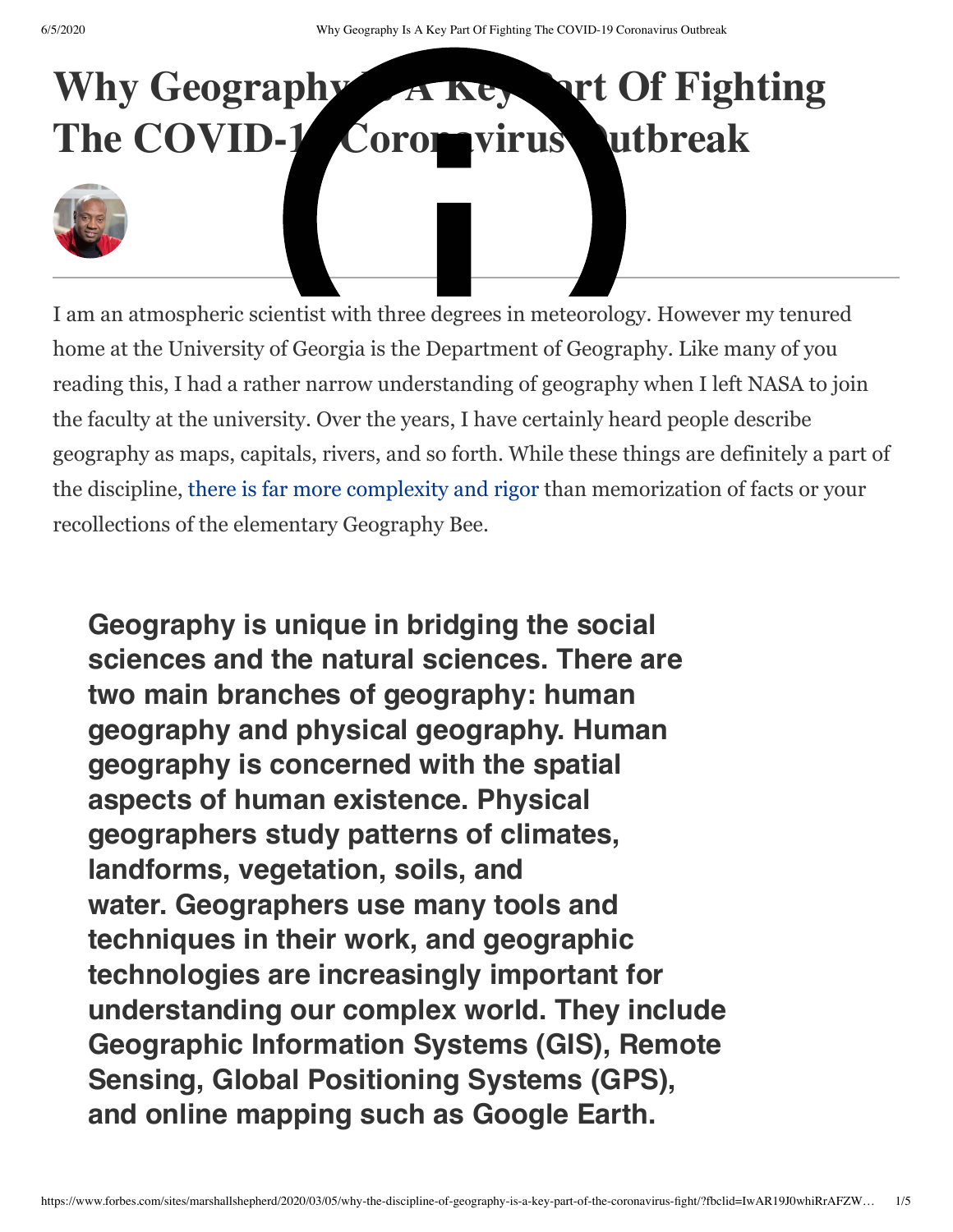I have noticed very important roles that the discipline of geography is playing in the fight against the virus SARS-CoV-2, which causes coronavirus disease (COVID-19). Here are some of them.



Tracking Coronavirus. An example from The Johns Hopkins University JOHNS HOPKINS UNIVERSITY WEBSITE

Geographic Information Systems (GIS) are ways to organize, present, and analyze spatial and geographic data. You probably don't realize it, but *Waze*or *Google Maps* fall within the realm of GISscience. Both of these apps likely benefit you daily. The Johns Hopkins University is maintaining [an excellent Coronavirus tracking website,](https://gisanddata.maps.arcgis.com/apps/opsdashboard/index.html?fbclid=IwAR0JRINvSRUu-wOIRTgT_r3pgphO564iuBkjCrNjBEM5QYdHEY6qMe4ygk8#/bda7594740fd40299423467b48e9ecf6) which gathers information from multiple data sources. The disclaimer on the website notes, "The Johns Hopkins University hereby disclaims any and all representations and warranties with respect to the Website, including accuracy, fitness for use, and merchantability." They are cautioning that the website should *not* be used for medical guidance. Researchers at other institutions including th[e University of Washington](https://www.washington.edu/news/2020/02/07/interactive-map-shows-worldwide-spread-of-coronavirus/) and the [University of Georgia](http://2019-coronavirus-tracker.com/) have also developed publicly-available "tracker tools."

## **Most Popular In:** [Science](https://www.forbes.com/science)

**Exactly When And Where You Can See Friday's ['Strawberry](https://www.forbes.com/sites/jamiecartereurope/2020/06/04/exactly-when-and-where-you-can-see-fridays-strawberry-moon-eclipse-and-a-weird-moon-illusion/) Moon Eclipse' And A Weird 'Moon Illusion'**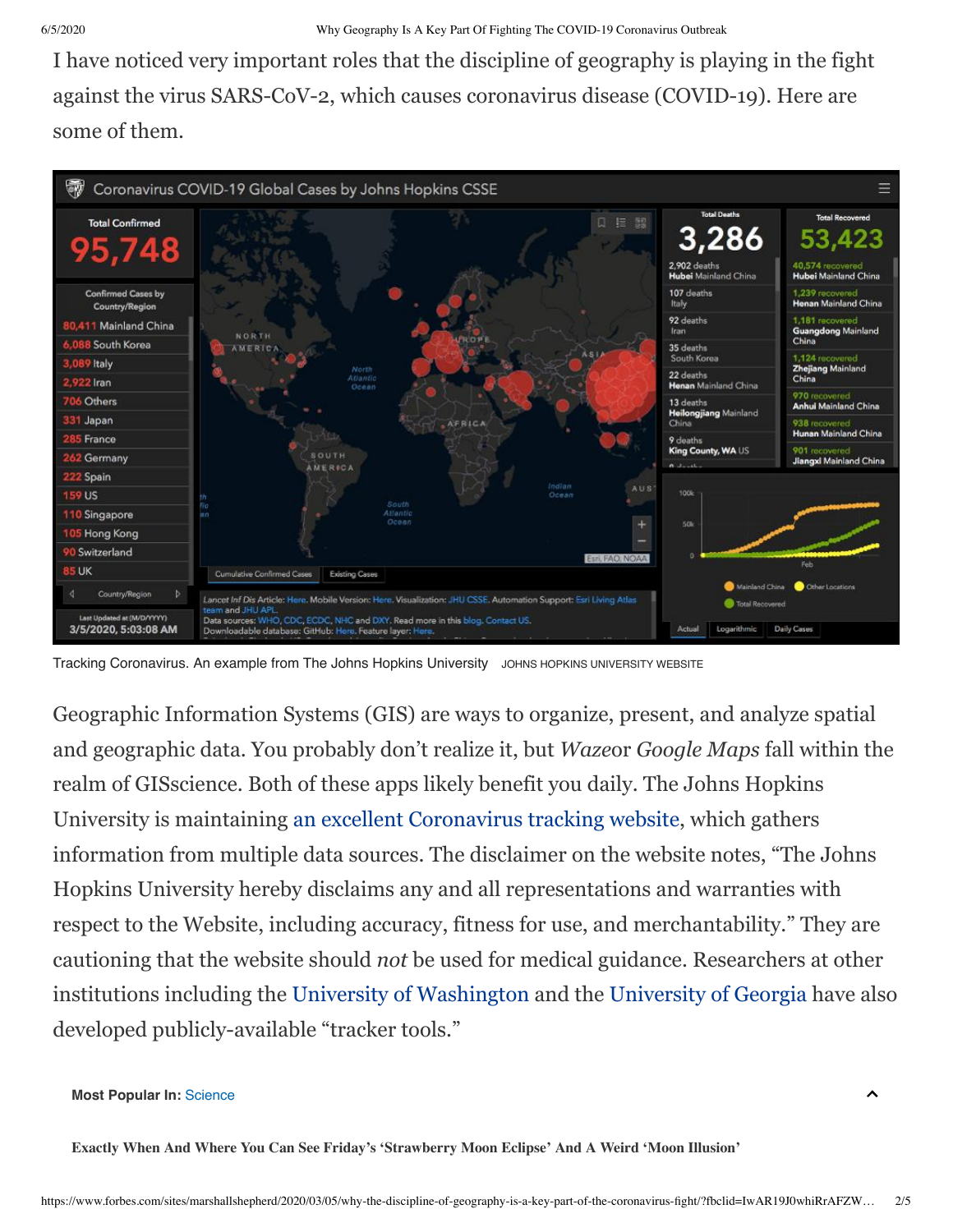6/5/2020 Why Geography Is A Key Part Of Fighting The COVID-19 Coronavirus Outbreak

**Four ['Mysterious](https://www.forbes.com/sites/jamiecartereurope/2020/06/03/four-mysterious-signals-from-outer-space-are-coming-from-galaxies-like-ours-say-scientists/) Signals From Outer Space' Are Coming From Galaxies Like Ours, Say Scientists**

**[Scientists](https://www.forbes.com/sites/jamiecartereurope/2020/06/04/scientists-have-found-a-possible-mirror-image-of-our-planet-and-the-sun/) Found A 'Mirror Image' Of Our Planet And The Sun**

*ESRI* is a leading organization within the geography field and a provider of GIS resources. I found a compelling [coronavirus tutorial](https://gisanddata.maps.arcgis.com/apps/opsdashboard/index.html?fbclid=IwAR0JRINvSRUu-wOIRTgT_r3pgphO564iuBkjCrNjBEM5QYdHEY6qMe4ygk8#/bda7594740fd40299423467b48e9ecf6) authored by Miss Bytheway on the *ESRI* website with very instructive lessons and activities. Kenneth Field also offers an excellent blog post [at the ESRI website about mapping coronavirus responsibly. My friend and](https://www.esri.com/arcgis-blog/products/product/mapping/mapping-coronavirus-responsibly/) colleague [Dr. Dawn Wright is Chief Scientist](https://www.esri.com/en-us/about/events/ocean-gis-forum/agenda/plenary/dawn-wright) at ESRI. She [recently tweete](https://twitter.com/RyutaroUchiyama/status/1234616723615166465/photo/1)d a fantastic website with a plethora of geographic information about coronavirus outbreak in Singapore.



Coronaviruses 101 WORLD HEALTH ORGANIZATION (WHO) VIS ESRI WEBSITE

Many high school students, including my daughter last year, take AP Human Geography. I am thrilled because it is exposing students to aspects of the discipline that shatter the "maps and capitols" misperceptions. The [AP College Board website](https://apstudents.collegeboard.org/courses/ap-human-geography) states that in human geography scholars "Explore how humans have understood, used, and changed the surface of Earth." Topics might include migration patterns, population, political ecology, environmental justice, urbanization, and more.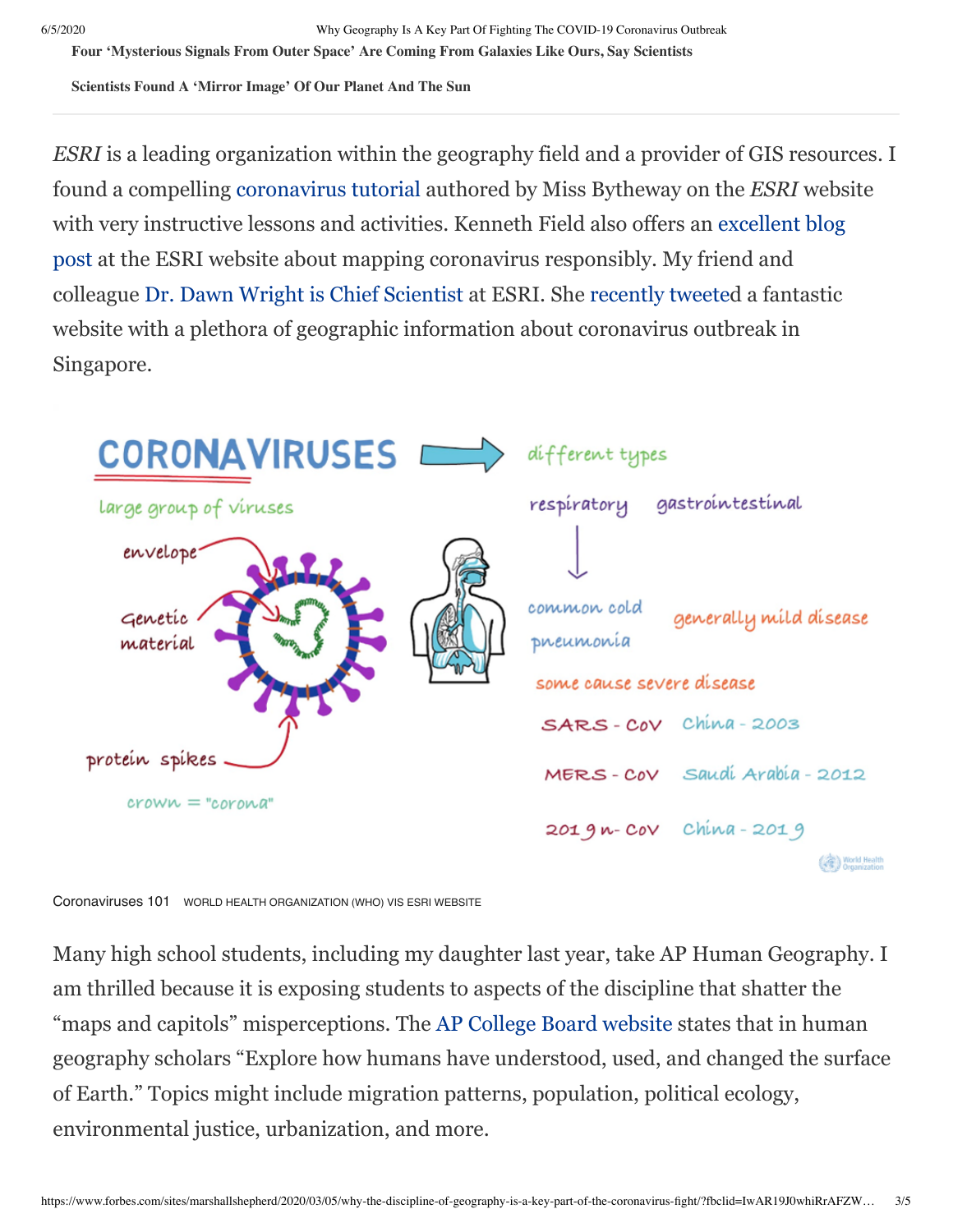[A Royal Geographic Society website](https://www.rgs.org/schools/teaching-resources/the-coronavirus/) pointed me to some interesting research that encompasses human geography aspects of the discipline and Coronavirus. A 2011 study [entitled, "The scalar politics of infectious disease governance in an era of liberalised air](https://blog.geographydirections.com/2014/08/14/the-scalar-politics-of-infectious-disease-governance-in-an-era-of-liberalised-air-travel/) travel" was published in *Transactions of the Institute of British Geographers*. While that study was more focused on Ebola, it has timely connections to the coronavirus problem.

[Steve Hinchliffe is Professor or Human Geography](https://geography.exeter.ac.uk/staff/index.php?web_id=Steve_Hinchliffe) at the University of Exeter and an expert on biosecurity, food risk, human-nonhuman relations and nature conservation. He and colleagues published a book entitled *Pathological Lives: Disease, Space, and Biopolitics.* He wrote in [a 2016 blog post](https://blog.geographydirections.com/2016/12/14/the-world-needs-to-be-concerned-pathological-lives/)*,* "I call entanglement of microbes, hosts, environments and economies 'pathological lives.'"

## **The term (pathological lives) allows us to investigate how these lives have become dangerous to themselves in a world of accelerated throughput and biological intensity.**

There is also a significant body of scholarly research at the intersection of geography and infectious disease disciplines. For example, a 2019 study in the journal *Infections, Genetics, and Evolution* [examined the geographic structure of bat SARS-related coronaviruses. One](https://www.sciencedirect.com/science/article/pii/S156713481830902X) conclusion was that SARSr-CoVs have a distinct geographical structure in terms of evolution and transmission.

[Of course, physical geography also plays a role in Coronavirus.](https://www.forbes.com/sites/marshallshepherd/2020/02/27/will-spring-temperatures-stop-coronavirus/#545c76373770) In a previous *Forbes* article, I discussed potential climatological implications of the disease and whether warm season transition in the Northern Hemisphere would halt the spread of coronavirus. The short answer from the Centers for Disease Control and Prevention (CDC) was "we don't know," especially since the disease has thrived in warm, humid locations so far. The longer answer was a discussion of emerging literature suggesting that influenza, coronaviruses, and related diseases might thrive in new places and for longer periods of time as climate continues to warm.